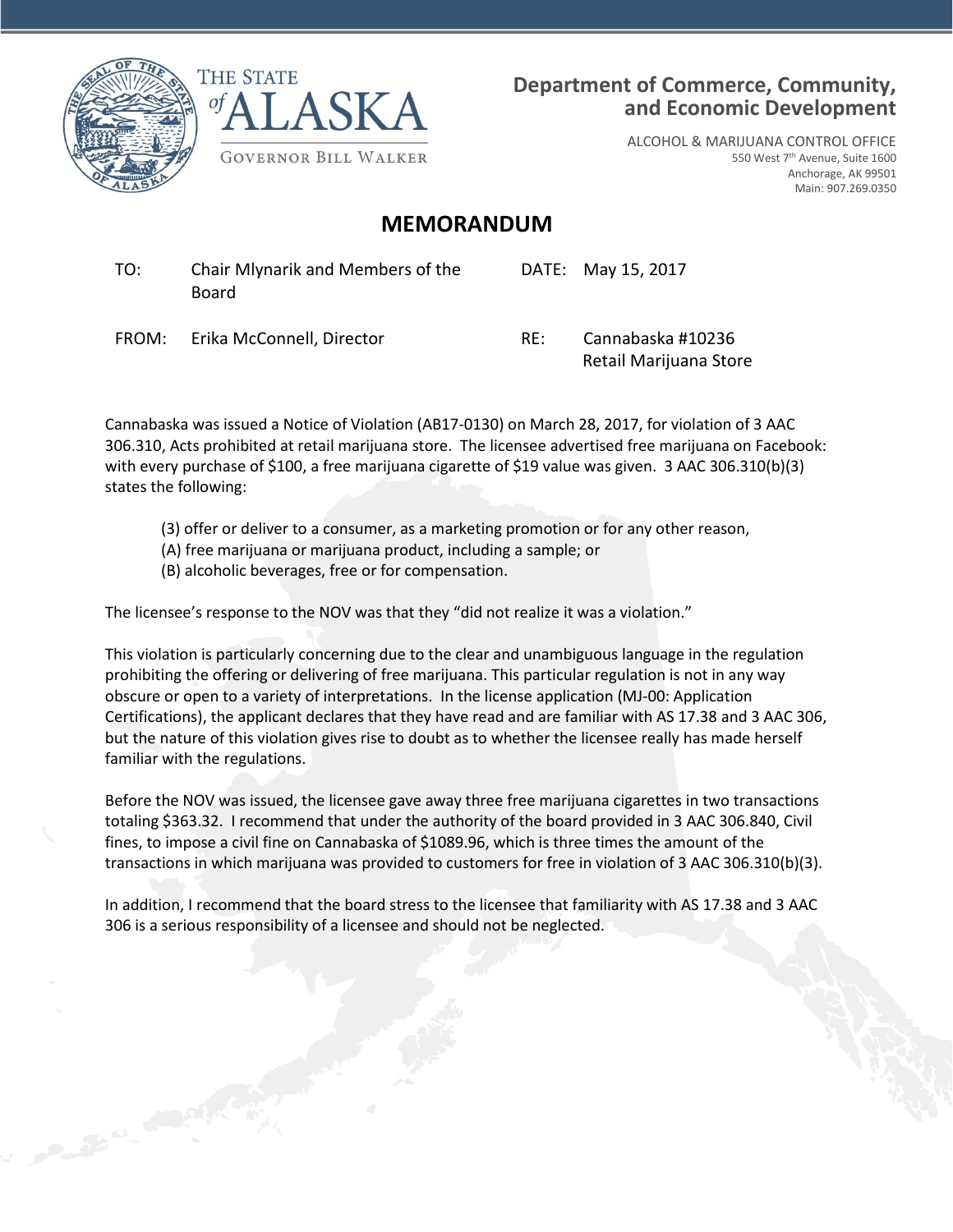

Alcohol & Marijuana Control Office 550 W. 7<sup>th</sup> Ave, Suite 1600 Anchorage, AK 99501

Date: 3-28-17 Case Number: AB17-0130 Page 1 of 1 Page

# **Notice of Violation**

(3AAC 306.805)

| Licensee                                         | <b>License Number</b>                                               | <b>Type of License</b>                                              |  |
|--------------------------------------------------|---------------------------------------------------------------------|---------------------------------------------------------------------|--|
| AlaskaSense, LLC.                                | 10236                                                               | Retail Marijuana Store                                              |  |
| D.B.A.<br>AlaskaSense, LLC.<br>521 W. Tudor Road | <b>How Delivered</b><br><b>VIA USPS</b><br>7013 2250 0000 9617 5194 | <b>Law Enforcement Agency</b><br><b>Anchorage Police Department</b> |  |
| Street or P.O. Box<br>3600 Oregon Drive          | City, State<br>Anchorage, AK                                        | Zip<br>99517                                                        |  |

This is a notice to you as licensee that an alleged violation has occurred. If the Marijuana Control Board decides to act against your license, under the provisions of AS 44.62.330 - AS 44.62.630 (Administrative Procedures Act) you will receive an Accusation and Notice of your right to an Administrative Hearing.

#### Note: This is not an accusation or a criminal complaint.

After reviewing social media, Face Book, it was observed that Alaskasense, aka Cannabaska was advertising a free \$19.00 marijuana cigarette with every purchase of a \$100.00. Upon reviewing your receipts, you did give out three marijuana cigarettes free. This is a violation.

Your attention is referred to 3AAC306.310: Acts prohibited at retail marijuana store

You are directed to respond to the Director of the Marijuana Control Board in writing to this Notice of Violation within 10 days of receipt to explain what action you have taken to prevent a reoccurrence of this violation. FAILURE TO RESPOND TO THIS NOTICE OF VIOLATION WITHIN 10 DAYS WILL RESULT IN YOUR APPEARANCE, EITHER IN PERSON OR TELEPHONICALLY, BEFORE THE MARIJUANA CONTROL BOARD AT THEIR NEXT REGULARLY SCHEDULED BOARD MEETING.

\*Please include your Marijuana Establishment License Number in your response.

Alcohol & Marijuana Control Office **ATTN: Enforcement Unit** 550 W. 7th Ave, Suite 1600 Anchorage, Alaska 99501

### A Response is Required

3 AAC 306.805 provides that upon receipt of a Notice of Violation, a licensee may request to appear before the board and be heard regarding the Notice of Violation. The request must be made within ten days after receipt of the Notice. A Licensee shall respond, either orally or in writing, to the Notice.

| Receipt:  | Violation Observed By: |
|-----------|------------------------|
| Filed By: | Title:                 |
|           | Investigator III       |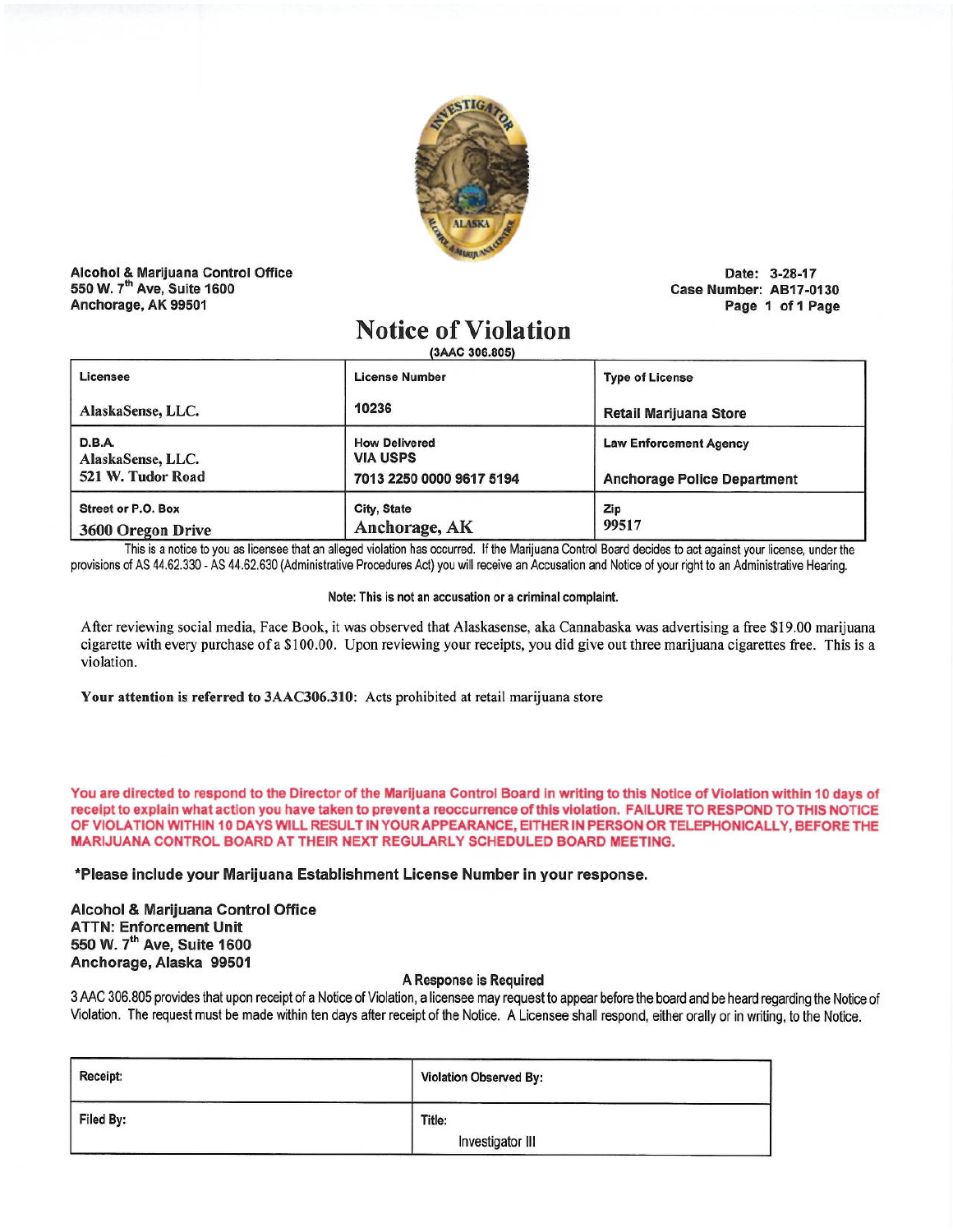

Come see us today for our one week anniversary!! If you spend at least 100 \$ worth of product, get a preroll at 19\$ for free or a 20\$ pipe for free!!!

Like Page





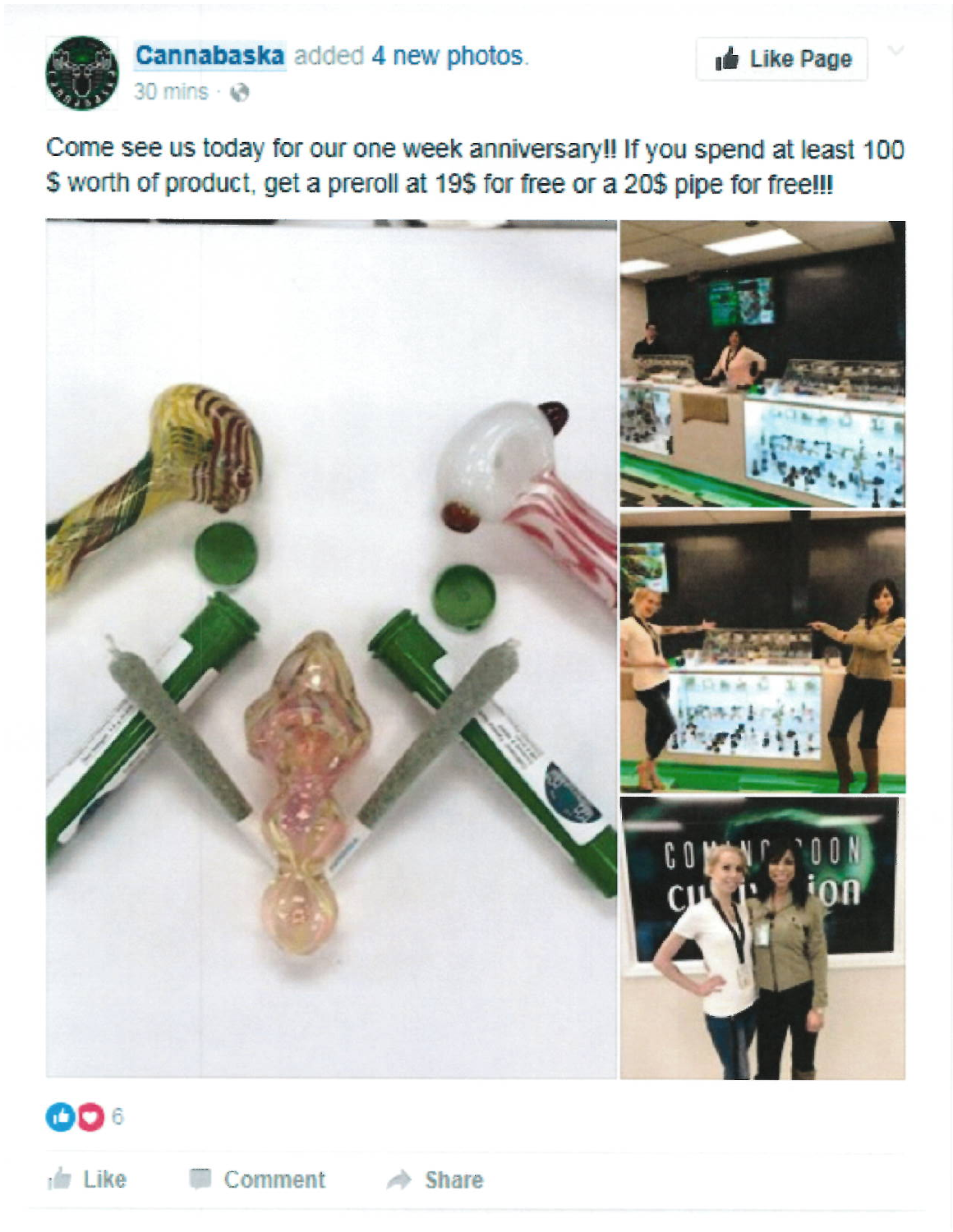



Today we are celebrating our ONE WEEK ANNIVERSARY!!!

Just as a reminder: we will be offering a free pre-roll or glass pipe (up to \$20 value) with any flower purchase of \$100 or more. WHILE SUPPLIES LASTI

As always, we're located @ 521 W. Tudor Rd. Anchorage. Open 10AM-**SPM.... See More** 

**OO** 

1 Share

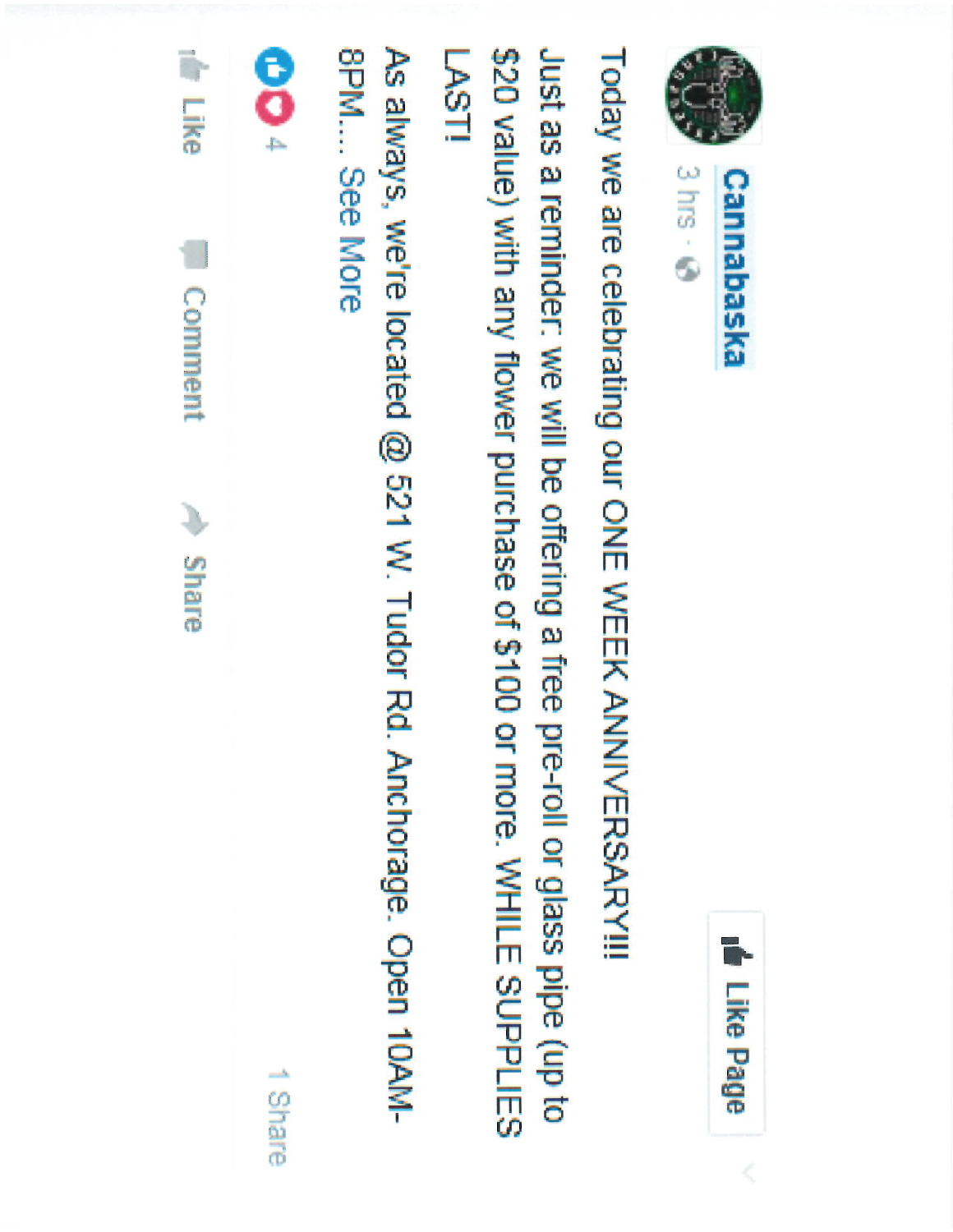| w                                                          | Alaska Seme, Ilc     | ö                                        |                     |
|------------------------------------------------------------|----------------------|------------------------------------------|---------------------|
| s<br>lied's birts.<br><b>TREETING</b><br>Hanisters: Packal | 4.64g a 10102100     |                                          |                     |
| 27276768                                                   | 1.4.31.08            |                                          |                     |
| <b>Ratidity Packs</b><br>27276768                          | $1.44 - 1.11 - 0.01$ | Alaska Sense Mc                          |                     |
| com<br>Cinavvilla<br>#2771#1E                              | 4.70g v. 1104.72.    | Chem dog<br>16308525                     |                     |
| SOKE grander<br>134153,367                                 | $7 - 510 - 00$       | Cookies and Crean<br>56682448            | 3.58g x \$78.76     |
| Cookies&crean pre:roll Tg (T gg)<br>6244338<br>1 × 519.00  |                      | Gods gift pre roll (g () gg)<br>05524570 | $2.01g + 545.76$    |
| Agent arange pre roll is (1)<br>11716500                   |                      |                                          | 1.1.519.00          |
|                                                            | 1.4.519.00           | Subtutal<br>Discount-                    | \$143.52<br>519.00  |
| Subtotal                                                   | \$276.88             | Cannabia Tax                             | 50.80               |
| Discount -<br>Cannabis Tax                                 | 538.00<br>10.00      | Other Tax                                | 10.00               |
| Other Tax                                                  | 50.00                | Total                                    | \$124.52            |
| Total                                                      | \$238.80             | Tendered Anount                          | \$125.08            |
| Tendered Annunt                                            | \$248.88             | Change                                   | 50:48               |
| Change                                                     | \$1,20               | Transaction Type                         | SALE                |
| Transaction Type                                           | SALE                 | Receipt #                                | 91A64837C468        |
| Receipt #                                                  | 80F820E06813         | Register                                 | Register 1          |
| <b>Negister</b>                                            | Register 4           | Time                                     | 3/24/17, 1:54 PM    |
| Time                                                       | 3/24/17, 12:23 PM    |                                          |                     |
|                                                            |                      |                                          | 523 West Turber Dri |

521 Wort Tudor Rd<br>Academian AR 97503

Anchorage, AK 99503 9073759333